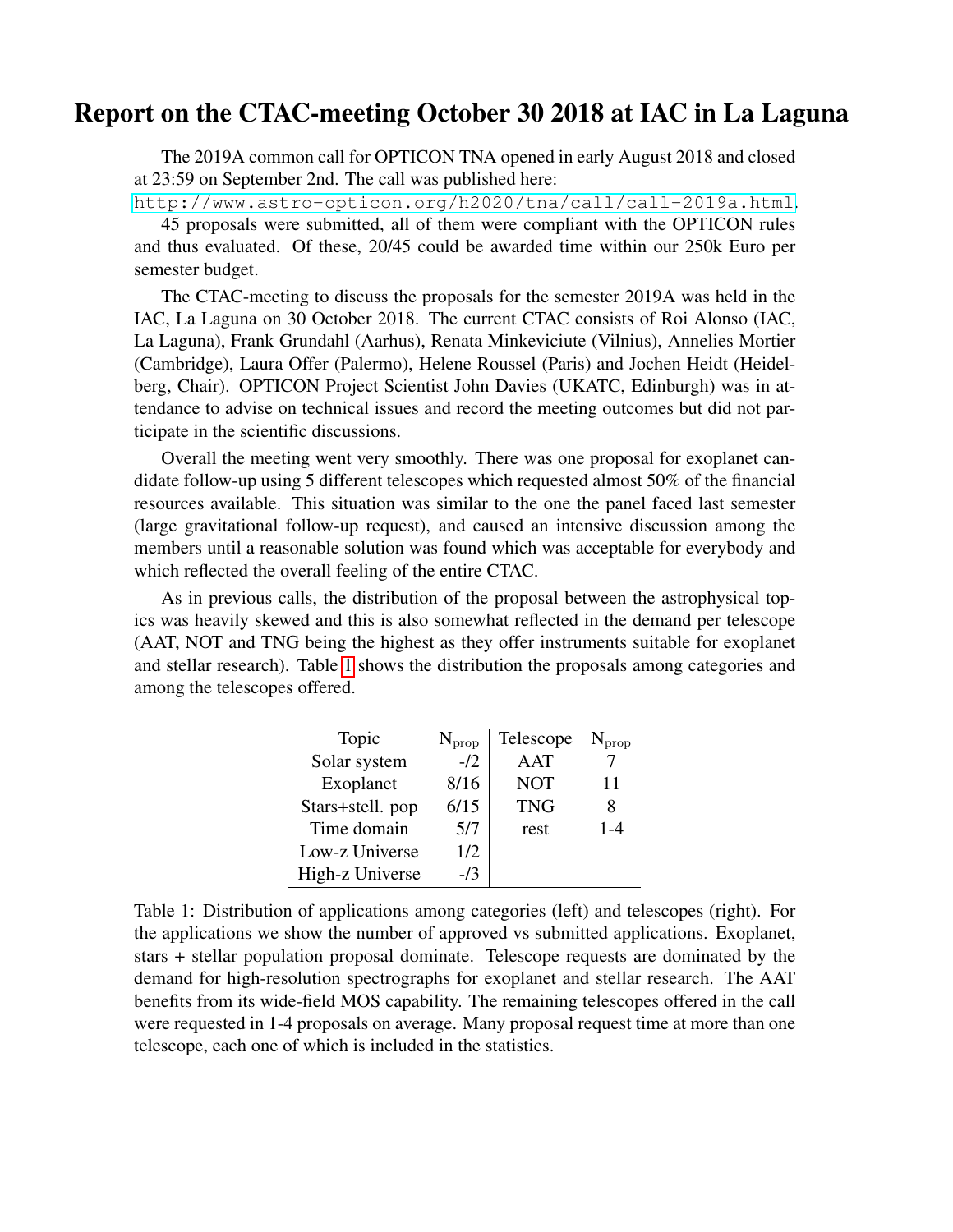The large number of approved proposals  $(20/45 = 45%)$  this time is somewhat larger than usual. On the other hand, 9/20 proposals approved requested 2 nights or less. In addition, almost all the time domain proposals requested the robotic telescopes, which are relatively inexpensive. The approved number of proposals per category follows roughly the initial request. It is nice to see that the time domain proposals (which is one of the hot topics in the H2020 programme) continue to be successful.

Proposals were submitted with PIs from 17 different countries, of these proposals from 10/17 countries were approved. As usual, the UK was most active (and very successful with 8/13 proposal been awarded time), followed by Germany with 7 applications. It is hard to find any significant trends having very small numbers of proposals from many (smaller) countries, but one thing stands out: only 1/9 proposals from the central and eastern European countries (eg. Poland, Czech Republic, Hungary, Slovakia) made it above the cutoff-line. This regional trend has been observed over a number of semesters and is somewhat disappointing given that special efforts have been made to engage with these communities via schools and conferences. Further efforts clearly need to be made, and one of these, a school on proposal writing is already scheduled for next year.

At the end of the meeting a round table discussion was held to review the CTAC process and to reflect on the changes introduced for this meeting. The most important items discussed were:

• The new proposal template with a revised set of astrophysical categories and sections was found to be very useful. Unfortunately, many applicants still used the old template and some ignore page limits/change fonts. This will be addressed in the new call for proposal.

• Everybody in the CTAC was happy with the new pre-grading system (in steps of 0.5) from 1.0 - 5.0) and in particular by discussing the proposal in categories and not in descending order by their pre-grades as previously. This will be kept for future meetings. Surprisingly, it did not affect the fine-tuning of the final ranking at the end of the meeting. All top ranked proposals could be implemented before running out of hours/nights at a particular telescope.

• Time domain proposals and/or long-term proposals continue to be successful in spite of having the same scientific rationale every semester. There is a risk that the reviewers will at some point become tired of repeatedly reading the same science case especially since it takes time until the first data come in and are properly analyzed. There was an initial discussion on how that could be optimized by eg. introducing a new section in the proposal template or even a separate proposal form. No consensus was found here, but this will be discussed in future meetings.

• It was also discussed on whether a certain amount of money could in the future be "reserved" for smaller communities. Overall, there was some scepticism on the success of such a strategy as it is not easy to distinguish between smaller and larger (or structurally less strong and stronger) countries and as the preparation of two different calls might be required. Alternatives could be a pre-proposal submission tool which should help to formally improve the quality of a proposal to be submitted or collaboration with experts, both of which are not straightforward to establish.